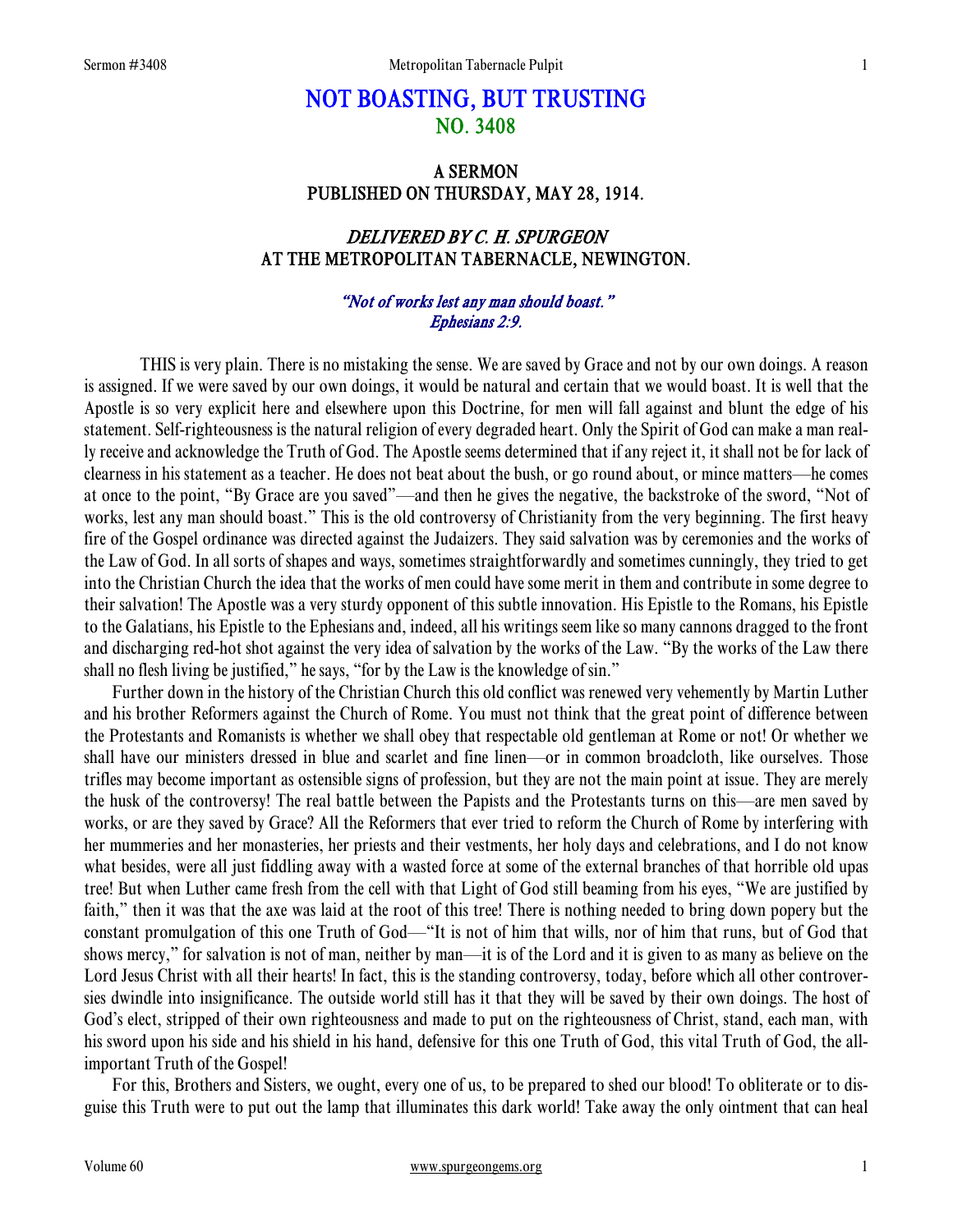earth's wounds! To destroy the only medicine that will ever cure the diseases of humanity—"Justified by faith, saved by Grace, not of works, lest any man should boast."

At this time, let us briefly consider *a great negative*—"not of works." *A great reason*—"lest any man should boast." And then throw in, one after the other, with very little order, a few thoughts about this great matter.

I. A GREAT NEGATIVE—"Not of works." Now, Brothers and Sisters, it must not be of works because that way has been tried and has proved *a complete failure*. Adam was placed in the Garden of Eden under circumstances peculiarly conducive to his happiness. The Law of God which was to test him was remarkably simple. It contained but one command, "Of the tree of the knowledge of good and evil you shall not eat." Adam was not, as we are, corrupt—his constitution had no tendency to sin. He was pure and perfect with well balanced judgment and without bias one way or the other. He had never sinned—he need not ever to have sinned! It seems to me, he had nothing to gain by sin. His paradise was as perfect as it could be! God had been pleased to give him everything necessary to make him abundantly happy. But under these circumstances—the most favorable in which humanity was ever placed—the way of acceptance before God by works broke lamentably down!

Whether after a short or long term of probation, we will not say—it is folly to speak where Scripture is silent—it is certain that when tempted, he lapsed, for the woman took the fruit and the man also partook of it. Then acceptance by works became like a potter's vessel smashed with a rod of iron! Man had tried the way of merit and bitter, indeed was the award. Despair, you sons of Adam—where your father failed, though up to then untainted—you, with perverted will, with imagination apt to picture pleasantry in sin, with judgment warped and strained by innate depravity, by the infection of example and by the force of surrounding circumstances—think not that you can stand upright where perfect Adam fell! Hope not to find a way back through the gates of Paradise, for there still stands the cherub with his flaming sword—and no flesh living shall henceforth be saved by his works! The way of salvation by works is utterly unsuitable for us! It is not only fruitless, proved to be so, but it is inconsistent. Anything which involves an impossibility is vain to propose. Propose to a man without feet that he should walk, or to a man without eyes that he should distinguish colors—you see the folly—but is it not equally absurd to recommend a convict to seek a peerage? It is impossible for any one of us to obtain merits before God!

We have all confessedly sinned already. Our present status debars us from entering the list for future honors. By what means are we to put away this old sin? There it stands. Suppose we obey God from this time forth till we die without a single fault—we shall then only have done what it was our duty to perform and God had a right to expect of us! There will be no balance left, nothing to put *per contra* against our sins, nothing to our credit as a reduction of our liabilities—we would only have paid the current account, supposing that to be possible. The debt will still remain! The old score—who is to pay that? "Oh," says one, "we apply to Christ for that." No, no, Sir! If it is to be by works, you must keep to works, for the Apostle lays it down in the  $11<sup>th</sup>$  of Romans that, "if it is of Grace, it is not of works, and if it is of works it is not of Grace." Two principles, these, which will not mingle—have which you like. They are like oil and water, or, rather, like fire and water—they are opposed to each other! If Christ is to save you, He must do it altogether. He will never be a make-weight for you, depend upon it! He did not come into this world to make up a few deficiencies—not at all so! He will not have you boasting! He will not have you sharing the honor of your salvation with Him!

God demands of every man a perfect life—having all sinned, we cannot bring Him a perfect life. You have cracked that vase. And, if you do not break it again, it is already cracked. "Oh," but you tell me, "it is only in a little place." Yes, but if there is only one link in the chain broken which drags up the miner from the deeps of the earth, it is quite enough for his destruction that one link is broken! There is no need to have a dozen links fretted through with rust, the one flaw is sufficient. If you will be saved by works, you must be absolutely perfect, for it is inconsistent with the Justice of God that He should accept any but perfect obedience from the creatures that come under His sway. Can you render this?

If you know yourselves, you will say, "we cannot." You will look on the flames that Moses saw when Sinai was on a blaze—you will tremble and despair of ever saving yourselves!

But, again, while the way has been proven to be fruitless and is certainly unsuitable, it is a way which, with all his talking, no man ever does fairly try. I have often noticed that those who prate loudest of good works are those that have the fewest good deeds to make mention of. Like little traders in the streets with their little stock of commodities, they had need cry and advertise their wares because they have so little to sell! Whereas a diamond merchant or dealer in bul-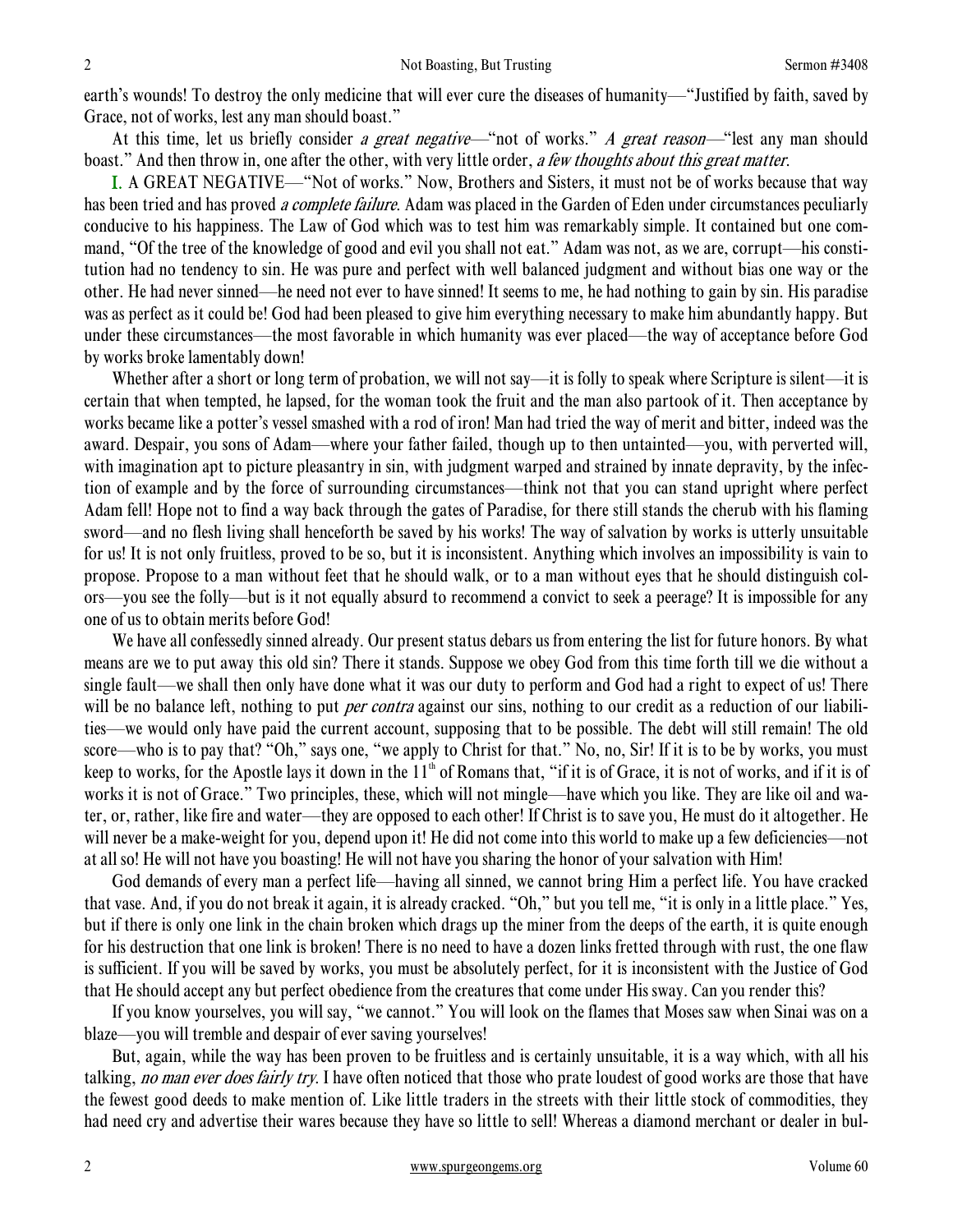#### Sermon #3408 **Not Boasting, But Trusting 3** 3

lion sits still and never makes a noise at all because he has precious treasure by him. Your hard talkers about good works generally come from some disreputable haunt. They will even boast that their sentiments are better than their habits. Well, they need be! I have seen them put their black and smutty fingers upon the bright Gospel of Christ and say, "This leads to licentiousness." Pity, then, Sir, you should ever approach it, since you can find licentiousness fast enough without it! Pure minds see God in the Gospel. They veil their faces and bow before its majesty. Ah, well might I preach up morality, but not as the way of salvation, or what would be the result of it? What said Chalmers during the early part of his life? He said, "I preached up sobriety till nearly all my followers became great drinkers. I preached up honesty till I manufactured thieves. The more I preached of the right which man ought to do, the more I found men doing wrong." These are not his words, but they are the sense of his own solemn confession when he came to read the pure Gospel and began to preach it with all his heart!

So is it with every man and I suppose it always will be. Dry essays about duty run off and slide like oil down a slab of marble—while the proclamation of the Gospel of the Grace of God in pardoning the chief of sinners attracts men to Jesus, breaks their hearts, causes them to hate sin, sets them upon reformation, makes them holy and helps them to persevere even to the end! "Not of works," says the text—and we come back to it. If salvation were by works and could be so worked out—listen—then Calvary would be a superfluity! The Cross of Christ, with all its wonders, would be a work of supererogation on God's part! The work of Redemption would be a subject of derision for us! Is there no salvation, or is there salvation somehow else? Must God come down and take the form of man and in that form must the Christ of God suffer even unto death—and all for nothing—for it comes to that! If man can save himself, what is there need of you angels? Hush your Christmas carols! What need for those gazing eyes and that absorbing wonder as you watch the manifestation of the Lord of Glory, Incarnate among men? What needs it that the Prophets talk of the Lamb of God and point us to the Infinite Sacrifice? What need is there that Jesus wears the crown of thorns and bows His head to die for us? There are men who say we can work our own passage to the stars and by our merits enshrine ourselves among the blessed. Sirs, which shall I believe—that God has worked a work that need not have been, or that you are under the spell of a fatal delusion? "Let God be true and every man a liar." You can find no way to Heaven but by the Cross!—

## "Could your zeal no respite know, Could your tears forever flow— All for sin could not atone— Christ must save, and Christ alone!"

Those persons who prate most of salvation by works, whether they acknowledge it or not, do really lower the standard of holiness and abate the dignity of the Law of God. You come to probe them and the old story which Whitefield and John Vaudois fought against so valiantly of Saxon obedience is the petition of the self-righteous man's creed. "Well," he says, "I can't keep all the Law of God—I admit that. As to thoughts, deeds and words, I can't be quite clean, but I will do my best." Now, what is this but to altogether lower the Law of God because you cannot come up to God's Law? Is the Almighty God to come down to your terms? Do you think to barter with Him? Can your miserable three farthings in the pound satisfy a Divine Law? This will never be! "Heaven and earth shall pass away," says Christ, "but not one jot or one tittle of the Law shall fail." This is the Word of God spoken from Sinai, "Cursed is every man that continues not in all things that are written in the Book of the Law to do them."

God will not take part payment! Holiness, let me tell you, Sirs, is a very different thing from that morality which some men boast of! Why, I almost hold my breath when I encounter some men's morality that they talk so much of! Those loose tongues that chatter so glibly against the Gospel as fomenting licentiousness—if they did but once cry, "God be merciful to us sinners," would come much nearer to playing their right part. Men that are sinning daily in open violation of common virtue will talk as though they were pure in all their tastes, holy in all their thoughts and above suspicion in all their lives? Oh, no! God's holiness is something more grand, more sublime than you and I have guessed at! And we shall not reach to that by our works, at any rate, for they are blotted, blurred, marred and spoiled upon the wheel like the figures of an ill-taught potter—and we cannot presume to exhibit them before the living God.

II. A GREAT REASON IS GIVEN—a few words on it—"Not of works lest any man should boast." If any man could get to Heaven by his own works, what a boaster he would naturally be! I am sure he would be so on earth. This is the part he would play. He would hear that God, in His mercy, had been forgiving some great sinner and that there was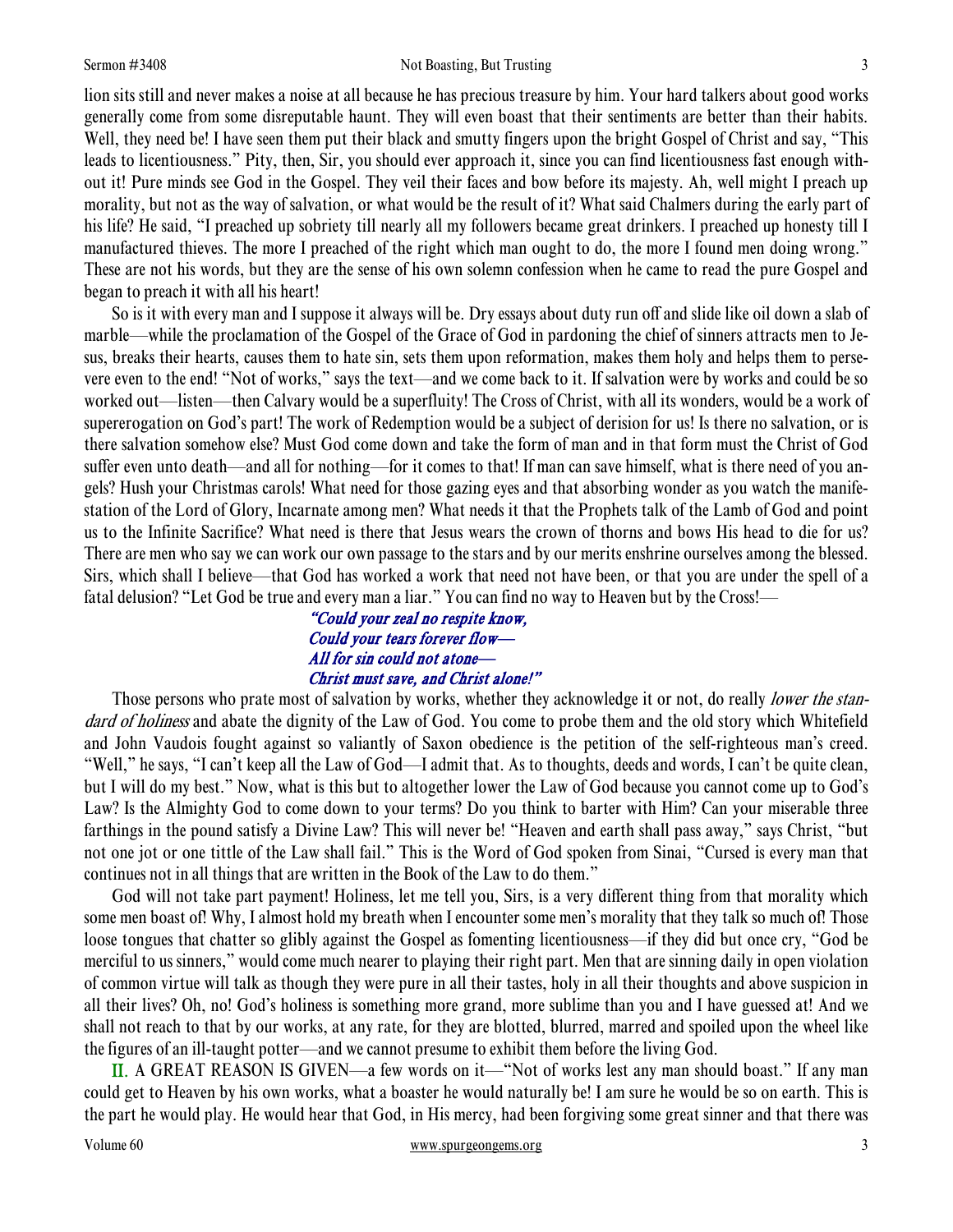joy in Heaven over him. And he would say, "I cannot take my share in such pleasures as that. I have never transgressed His Commandments. I find myself very tightly bound and I do not get much joy out of it. Here is that renegade who has been given to sin and he is to be saved! I do not like it." You know where to read the story in Luke's Gospel, "He was angry and would not go in, therefore his father came and entreated him. And he answering, said to his father, Lo, these many years have I served you, neither transgressed I at any time your commandments and yet you never gave me a kid that I might make merry with my friends. But as soon as this, your son was come, which has devoured your living with harlots, you have killed for him the fatted calf." Pretty specimen of a son, but the picture of what any man would be who felt, "I owe God nothing. I am all right—I am saved by my own works."

What a churl he would be in the Church! I am sure I would be very sorry to admit such a man to our assemblies. I would feel that he was quite out of place with poor sinners saved by Grace like ourselves, who have nothing to boast of. It would make the whole Church wretched to have such people in Church fellowship! Why, if we did not idolize them, we would hate them! I do not know which of the two it would be—certainly they would be much out of place in our assemblies with their boasting. And what would they do in Heaven? Why, the very reverse of what all the spirits are doing who are there—these all sing, "We have washed our robes and made them white in the blood of the Lamb"—they would have to say, "We kept our raiment white ourselves." When the ransomed spirits cast their crowns at His feet, the self-righteous souls would hold high their crests and wear their tiaras, saying, "We have won them ourselves and we have a right to them!" It would spoil Heaven! Heaven would not be the perfection of harmony. Such beings would occasion discord in the Glory Land—a greater discord than seen in the universe since the Fall! No, no! It is "Not of works, lest any man should boast"!

Do I hear somebody say, "We do not maintain that men are to be saved by works altogether, but partly by God's Grace and partly by their own works." Well, I will suppose for a moment that this strange monster can be manufactured—a saint compounded part of Grace and part of works! Well now, in what proportion are these two opposite qualities to be brought together? How much Grace and how much works? Half works? Yes. Then how about those poor fellows who come very near half? Well, one quarter works? Yes. And then three-quarters Grace? Well, perhaps some more, and some less. Some three-quarters works, some half works and some only one-eighth works and so on. You will have to arrange them very orderly, you know—and depend upon it that as soon as they find out the proportion of their salvation that was by works—in that proportion they will begin to boast! I would and I do not think I would be to blame if I did. I would say, "Now, here I am, saved half by my works. Here is a lot of these poor believers in Christ who were saved altogether by Grace, but I have contributed of my own means a full half to my salvation. I do not mind just lifting my crown a little—just admit I had help in getting it on my head, but I am not going to cast it down at His feet—every man has a right to what is his due!"

I thought Napoleon did a good thing when, on the day of his coronation, he took his crown and put it on his own head. Why should he not take the symbol that was his due? And if you get to Heaven one half by Grace and one half by works, you will say, "Atonement profited me a little, but integrity profited me much more!" Do I seem to you to talk sarcastically? Be it admitted I do! Were it possible for me to kick this idea of human merit like a football round the world, Sirs—were it possible to set it in the pillory of scorn and pelt it with I know not what of filth, I would feel that I had the Apostle Paul standing by my side and saying, "What things were gain to me, those I counted loss for Christ. Yes, doubtless, and I count all things but loss for the excellency of the knowledge of Christ Jesus my Lord." And I would hear him say of his own righteousness, "I count it as dung, that I may win Christ, and be found in Him." He could not have taken a coarser figure, nor one which expressed more thoroughly his hearty contempt of everything like selfrighteousness—"I count it as dung that I may win Christ, and be found in Him." "Lest any man should boast"—this is a good and sufficient reason why salvation should not be of works! Now—

III. A FEW THOUGHTS WITHOUT ORDER, but I hope they may catch your attention and stick in your memory. Some say—I know it is a common observation—this talking about sinners coming to Christ just as they are and trusting in Him alone for their salvation is very dangerous. Respectable persons and people who think themselves qualified to be critics, generally make some such observation as this—"it is very dangerous." Now my dear Friends, if you will condescend to listen for a minute, I would remind you that *neither you nor I have anything to do with making the Gospel*. We may think the Gospel ought to be such-and-such, but that does not make it so. And if I should choose to think, or if you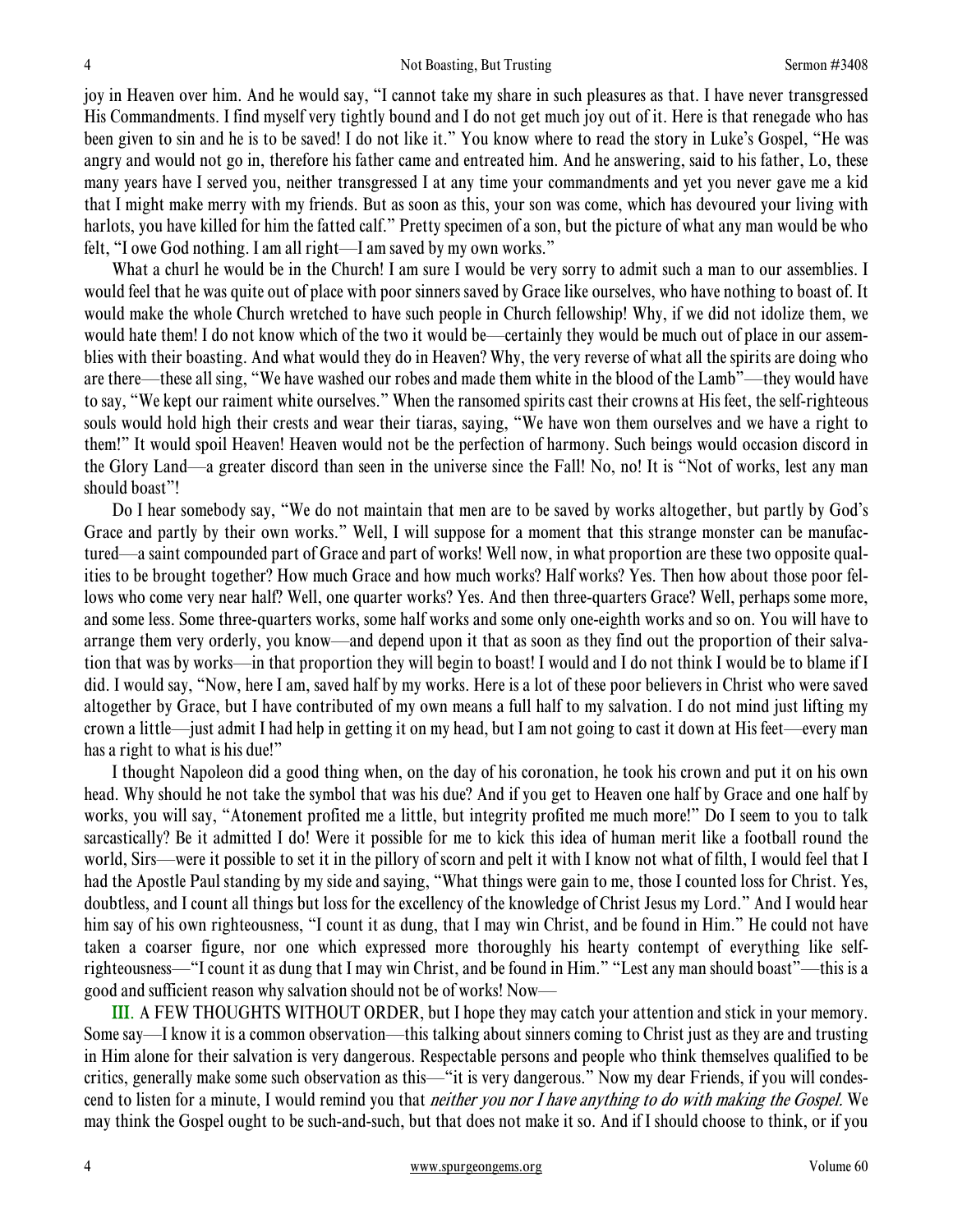#### Sermon #3408 **Sermon #3408** Not Boasting, But Trusting 5

should, that such-and-such a Doctrine is very dangerous, that neither makes it true nor makes it false, for, after all, the great solemn appeal about all matters of religion is not to you, nor yet to me! We stand on an equal footing there—you may think one thing and I may think another. But the Judge—the Judge that ends the strife where wit and reason fail, must decide. The great question is, "What say the Scriptures? What does the Old Book say?" If it does not teach that the salvation of a sinner is altogether by Grace and not of works, it does not teach anything at all—and there are no words in any language that mean anything! I must be made to believe that black is white and that God has purposely and willfully written a Book to deceive us, before I can believe salvation to be by works! For the expressions about this matter are not a few. They are not casual—they are not dark and mysterious, they are not metaphorical—they are plain, simple and obvious. I challenge any man—I will not say any *theologian*—but any man of common-sense that can read the Bible—whether he uses our version, or prefers the original—if he will but read it honestly, he can come to no other conclusion in reading the Epistles of Paul than this—that salvation is by Grace through faith in the merits of Christ—and not at all by the works of the Law.

Now, that is a thing that ought to decide and end the matter. I ask you not to heed anything I say—do not take my word for it—my *ipse dixit* is nothing! It is in God's Book and on your heads it must be if you deny it! "Oh," said one to another, "I didn't like your preaching the other night." "What didn't you like in it?" "I didn't like your preaching up salvation to sinners." "Oh, that is nothing to me, the quarrel is not between you and me, but between you and my Master. You must settle that with Him. I have nothing to do with manufacturing Doctrines—my business is to preach them as I find them in the Scripture. If you do not like them, you must leave them, but it is at your own peril." Let me say to all of you, I beseech you cast not away your own soul!

Everyone of us ought to remember that a great deal of that commodity in this world known by the name of good works is not good works at all. What is a good work? I would venture to say that anything that has in it the element of selfishness is *not* good. You may question that, but I think it is the highest virtue to be unselfish. If a man is found to be virtuous, as we say, with the design of benefiting himself, has he not spoiled his virtue? The very design of seeking merit by what he does, spoils the possibility of merit! A man is not a servant of God while he is only serving himself. It is only when he gets rid of self that he becomes truly good. To pray may be good or not, according to whether it is real prayer. To attend the House of God, or give alms to the poor may be good or not good, according to the heart. But external duties are not good works! No, though a man should be faultless in his external life, yet if the motive were sinister and the desires unclean, his works would all taste of the fountain from where they came and not be good in the sight of God. Did it ever strike you that in our works the heart must always be the great matter?

Cowper, in his *Task*, has very wonderfully worked out this subject in the best blank verse. He pictures two footmen employed by you—one of them is a very polite, quick, nimble, handy fellow—but, as he says, he serves you for your house, your housemaid, and your pay. Let either of these be gone and he is gone, too. But the true servant is Charles, that stands behind the chair, that is troubled if your appetite seems to fail, that has been with you from a boy, that if you were poor and hadn't any pay to give him, would cling to the posts of your doors—that would live for you and die for you that is the man whom you love as a servant! So it is with virtue. The best and highest of good works are those that spring from love, real love to God! Now, where do you find this? In the man who rejects Christ? No—his works are those of a slavish fear! He does not serve God out of love, but because he trembles at the thought of Hell. But when a soul is brought to trust in Jesus, then the heart loves God, the service of God becomes a great delight and the man who says, "I am not saved by works," works ten times harder than he ever would have done if he had hoped to be saved by his own doings! And his works are better works because he has devoted love which infuses into them a sacred excellency which otherwise had not been there.

Volume 60 www.spurgeongems.org 5 Be it forever known and understood that when we preach salvation by Grace, we do not undervalue morality. No, Brothers and Sisters, we exalt it! I will give you proof. There is a hospital. It is free to all the sick, but there is a notion about town that nobody may enter there except those who do something to heal themselves. Now, I will suppose that I am sent as a missionary to go among the sick and tell them that their own health is not worth a farthing, that they are to come to the hospital gates just as they are, that at the hospital they look at disease as a qualification and not at health. Somebody might say, "Here is this man undervaluing health." My dear Brother, I am doing no such thing! Do you think I would be trying to get these sick people into the hospital if I undervalued health? It is not health I undervalue—it is the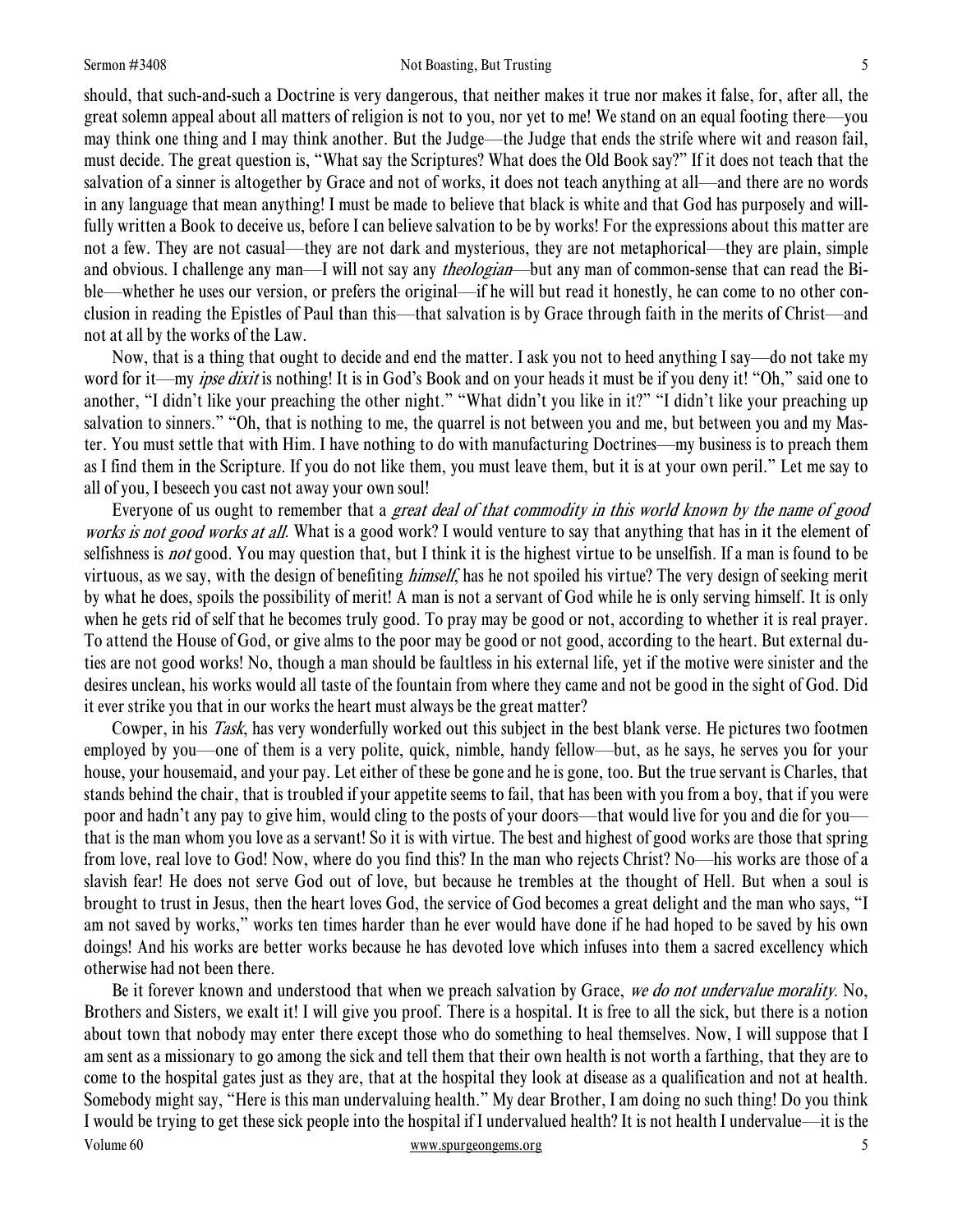quackery that mimics health! It is this empiricism which films over men's diseases, which had need be dealt with otherwise. Why, if thousands in London were dying because they had the notion that they could not be received at the hospital unless they healed themselves, surely it were the kindest and best work a man could do—and the quickest means to promote the popular health—to go and dissuade men of this absurd notion! If, my Brothers and Sisters, when we bade you come to Christ, we told you that after coming to Him, you might live in sin as you did before, we would be worthy to be hanged! But when we tell you that Christ is a Physician and His Church a hospital—and that He can heal you if living in sin, we do not by any means decry your morality, but only tell you that it is but a piece of quackery until you come to Christ!—

## "Speak they of morals, oh, You bleeding Lamb! The best morality is love to You!"

The best holiness is to love Christ and to serve Him actuated by the motive of gratitude! And if you try merit before you come to Him, it will only plunge you into deeper sin! You cannot blot out your iniquities. Still I know the scandal will be repeated, but if any choose to repeat it, the lives of those who have preached up salvation by Grace furnish the best answer. In the days of Charles the First and Charles the Second, you would have found the party headed by Laud in the Church of England crying up ritual, crying up good works. You would have found on the other hand, the Puritan party rigidly preaching up Justification by Faith and Salvation by Grace. Now, Sirs, where did you find the country parson that preached in the morning upon good works, in the afternoon? Why, with a girl on either side dancing round the Maypole, according to the Book of Sports! And if you needed him a little later in the evening, you would have to send some trusty parish beadle to bring him in from the village alehouse!

But where is the man who preached salvation by Grace while at the conventicle? "Oh" says one, "he is at home singing Psalms with his family." Doesn't he go round the Maypole? "No, the old bigot, he never breaks the Sabbath. He says it is against the Law of God." Well, but isn't he in the alehouse? "No, I dare say the old superstitious creature is on his knees somewhere, praying." Everybody knows this was the fact! The Puritan theology bred Puritan living—the Doctrine of Justification by Faith made men holy! But the other party that preached this wonderful doctrine of salvation by works went pretty far to prove, at any rate, that *they* could not be saved by their works! The long-haired cavaliers, with their scented locks and their abominations not fit to be uttered by pure tongue, or heard by the ear of decency—these were your work mongers, your upholders of salvation by your own doings! But the man that ordered his household well in the fear of God, the man that could bend to God but not to a tyrant, the man that loved his country and would sooner die on Edge Hill or Naseby than he would lay down the faith he held dear to him—that is the man who preached that we are justified by faith and not at all by the works of the Law! You shall find holiness grows out of the one Doctrine which is despised—and wickedness springs from the other which is advertised as a panacea for all ills!

If there are any here that think they can be saved by their own works, I have no Gospel to preach to them whatever. I will not interfere with them. My Master has said that there is no need of a physician to them that are not sick. Good people, virtuous people, excellent people—you that are going to Heaven all on your own account—don't quarrel with us poor sinners because we choose to have what you despise! If you do not want the medicine, let us drink it and be not bitter against us if we choose another way than yours. If your road is broad enough and there are enough companions in it, let us alone if we choose the narrow path!

But yet I cannot coolly dismiss you so. If you are naked, poor and miserable—I will not insult you. I counsel you by my Master—get gold tried in the fire that you may be rich and white raiment that you may be clothed—and if you know not how you can buy it, I will tell you. It is without money and without price! It is freely given and shall be given to you if you will take it. Shake your hand of that venomous serpent of your own self-confidence! Shake it into the fire, I pray you—it is the best place for it! You may come with empty hands to Christ and He will give you all your soul can want. When you come to die, you will find that good-works theory unable to bear you up. The best of men have looked upon their lives from that closing scene in another manner than they ever did before. One said he was gathering up all his works—his good works and his bad works, too—and flinging them all overboard that he might just simply trust in a Crucified Savior. At any rate, Friend, if you are prepared to risk your soul on your works, I am not prepared to risk mine on anything that I have done! No, I am not afraid to meet the trial hour. I am not afraid to look you in the face to-night and say, "I will meet you on that tremendous day and we will see whose confidence is the better. You shall take your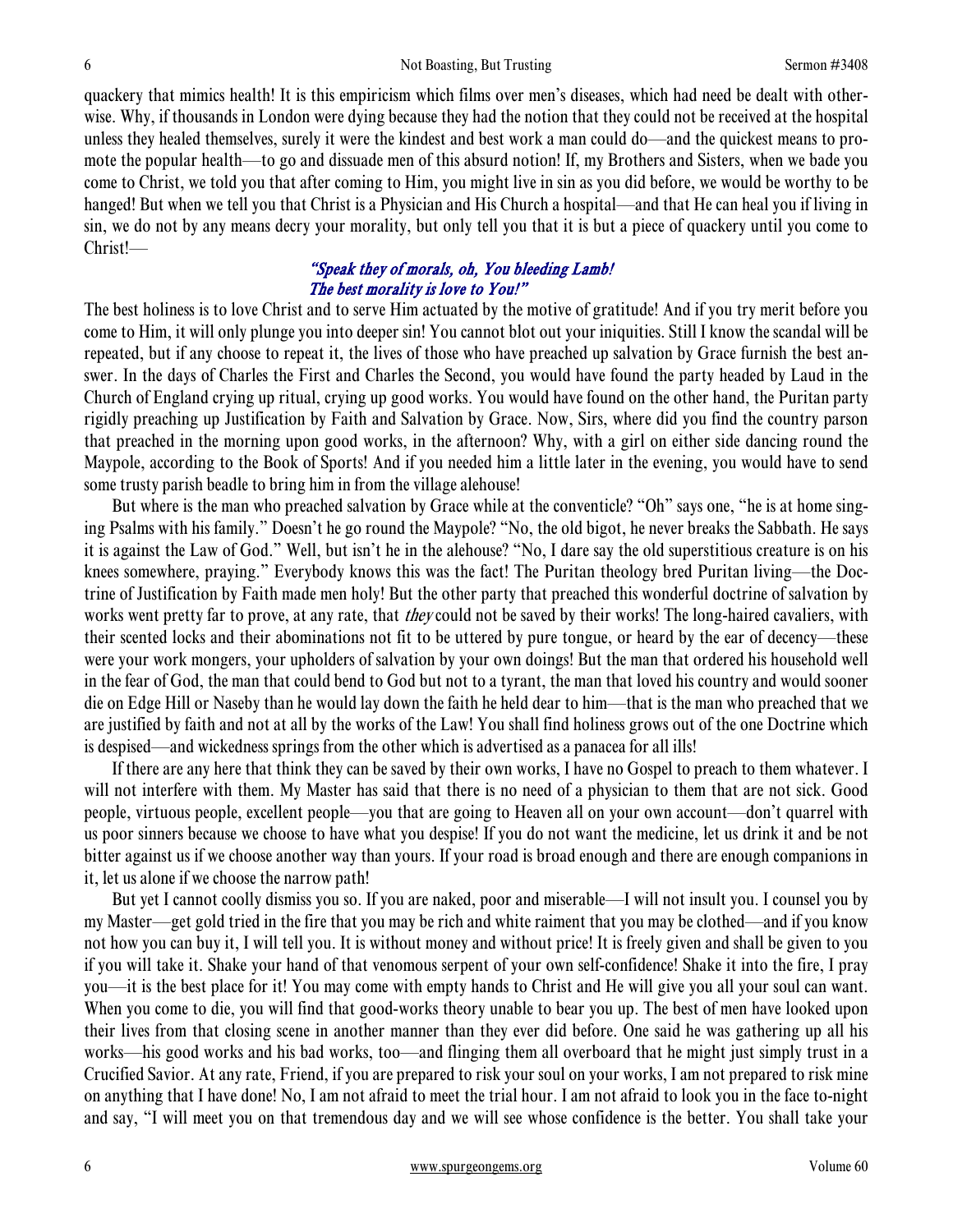works if you will, and I will take my Lord! And you shall rest in what you do, but I will not rest in anything I do." Oh, rest well upon Him and I will tell you what will happen when the whirlpools of Almighty Wrath shall be round about you! Your good works shall go like those deceitful life-buoys we heard of the other day—and you shall sink! But never did a soul sink that could cling to Christ! It is an unheard of thing that Christ has ever let a sinner perish, for He has said, "Him that comes to Me, I will in no wise cast out."

Now, whether you have been righteous or wicked, whether you can cry yourselves up, or whether you bewail yourselves that you are deep in the mire of sin—go, stretch out your hand and take Christ! Turn your eyes to Jesus, dying upon Calvary's Cross and look to Him—

# "There is life in a look of the Crucified One!"

There is life at this moment for you! I wish that everyone in this dense mass would look to my Master. There is Grace enough in Christ for everyone of you! No sinner was ever lost because there was any stint in Christ! No, but because they would not come and thought themselves too good for Him. Come as you are—just as you are and trust Christ. And then mark you, you will be saved! You will be saved from the love of sin! You will be saved from the power of it! You will begin a new and holy life. You will henceforth be full of good works which shall abound to the Glory of God—and with these good works upon you, you shall be like a tree that is covered with rich fruit, acceptable to God! Still your root shall not be your fruit, but your root shall be a simple faith in a precious Christ whom this night I have declared unto you. So God bless you. Amen.

# EXPOSITION BY C. H. SPURGEON: ROMANS 5:1-9.

Verse 1. Therefore being justified by faith, we have peace with God through our Lord Jesus Christ. We have it tonight. We enjoy it. We delight in it, "through our Lord Jesus Christ."

2. By whom also we have access by faith into this Grace wherein we stand, and rejoice in hope of the glory of God. Not only have we peace, but we get into the favor of God and we stand in it! This is the Grace or favor which comes of being justified. We now feel a freedom to come into our Father's Presence because He has forgiven us for Christ's sake. We now feel at home with Him though once we were prodigal sons and had wandered far away. And we rejoice in hope of the Glory of God. We have something yet in reserve—present peace, but future perfection! We have present rest, but there still remains a rest for the people of God. We rejoice in hope of the glory of God!

3-5. And not only so, but we glory in tribulations, also, knowing that tribulation works patience. And patience, experience, and experience, hope. And hope makes us not ashamed because the love of God is shed abroad in our hearts by the Holy Spirit which is given unto us. So that even what might seem to be the disadvantages of this present life are made to work into advantages! And what at one time might threaten our prosperity, really conduces to it. Patience, which we never could have if we never had a trouble, is given to us. And experience, which we never could have if we did not patiently endure the trouble we obtain! We get pearls out of these deep seas. We get treasures out of these blazing furnaces which seem to smelt our blessings, that they may come to us rich and pure. And, above all, there rises a glorious hope, never to be drowned—never to be made ashamed—because we feel the love of God shed abroad in our hearts like a sweet perfume making every part of our nature fragrant because the Holy Spirit is there!

6. For when we were yet without strength, in due time Christ died for the ungodly. That was our character. There was no good point about us. We were ungodly and we had no strength to mend ourselves or to be other than ungodly. The strength for reformation had all gone. The strength for regeneration we never had. We were without strength and then Christ died for us—died for the ungodly!

7. For scarcely for a righteous man will one die: yet perhaps for a good man. A benevolent, loving-spirited man.

7, 8. Some would even dare to die. But God commends His love toward us in that while we were yet sinners, Christ died for us. And that is the glory of His Love! While we were rebels against His government, He redeemed us. While we were far off from Him by wicked works, He sent His Son to die and bring us near. Free Grace, indeed, was this—not caused by anything in us but springing freely from the great heart of God!

Volume 60 www.spurgeongems.org 7 7